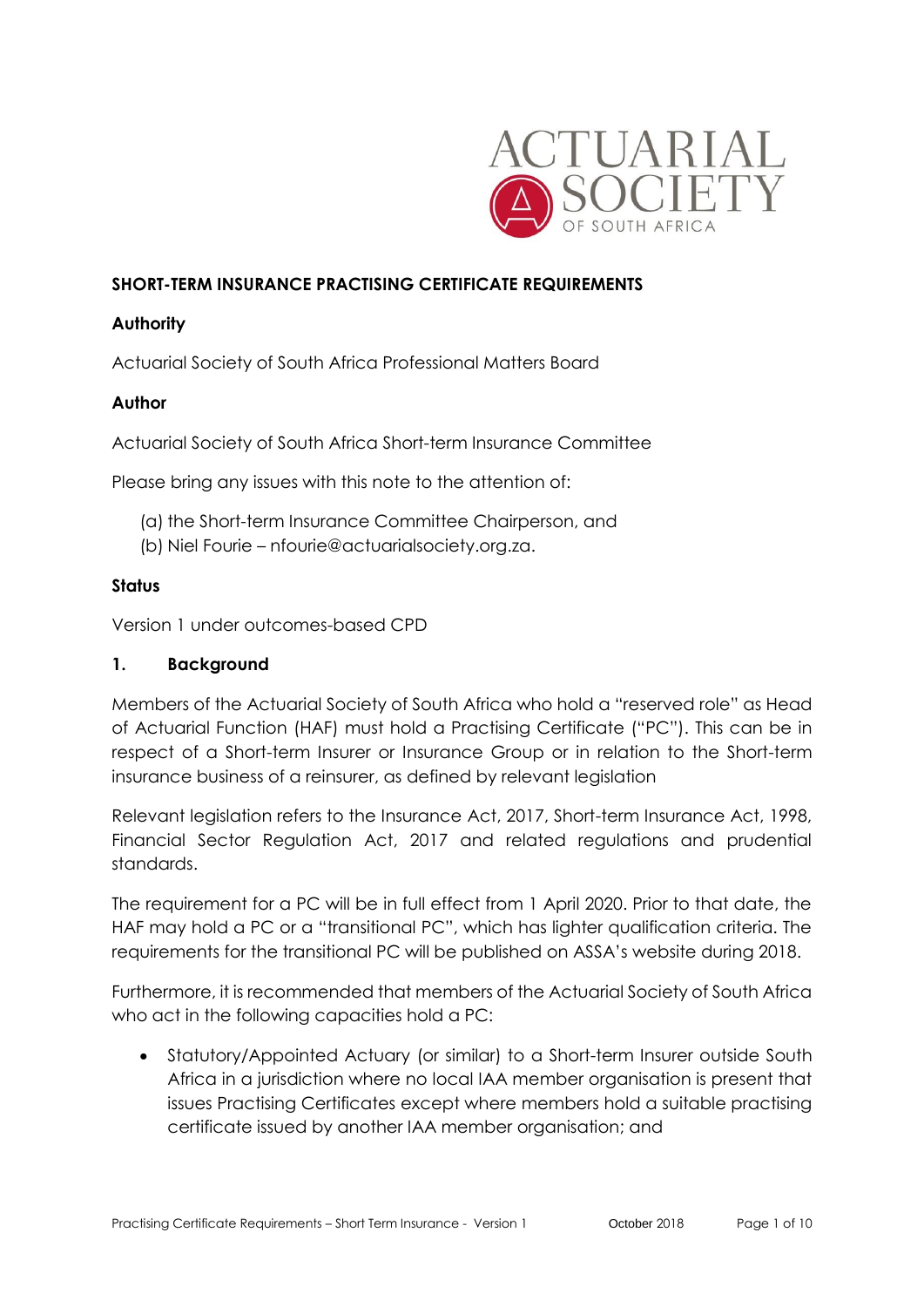- Actuaries formally reviewing and reporting on work of a HAF or Statutory/Appointed Actuaries (e.g. peer review) or appointed to fulfil specific regulatory tasks.
- Actuaries who are required to provide formal assurance of internal models as part of the regulator's internal model approval process (IMAP). However, an actuary who accepts an IMAP-related role should ensure they have the appropriate experience particularly in reserving and building internal models.

PCs demonstrate that the actuaries who hold them are fit and proper and have the necessary skills and experience to be a PC holder and potentially to carry out reserved work, thereby protecting the public interest.

The Code of Professional Conduct requires that members perform only those professional services for which the member is competent and appropriately experienced. Furthermore it requires that members act honestly, with integrity, competence and due care, and in a manner that fulfils the profession's responsibility to the public.

A public register of PC holders is maintained by the profession.

Short-term Insurance PCs are issued by the Actuarial Society on recommendation by the Short-term Insurance Committee ("STIC") of the Actuarial Society.

The STIC may only issue Short-term Insurance PCs to members employed by Registered Service Providers (RSP's), or who are registered as RSP's themselves.

The PC is valid for four years.

# **Summary of Requirements for First Time Applicants**

To be awarded a PC the STIC must satisfy itself that the applicant:

- 1. Is a Fellow of the Actuarial Society of South Africa who qualified by examination or has been admitted under the terms of a mutual recognition agreement with another actuarial organisation;
- 2. Has passed General Insurance Applications (F203) and /or Principles (F103) or similar subject of another actuarial organisation if they have qualified after 1 January 2014. This requirement may be waived by the STIC if the member has gained significant experience in short-term insurance in excess of the minimum requirements and can demonstrate that they have acquired the necessary knowledge;
- 3. Complies with the Actuarial Society's Continuous Professional Development (CPD) scheme (time and/or outcomes based, as required) for each of the last five years. A minimum of 10 hours verifiable CPD (each year) must be in the short-term insurance practice area and motivation should be included as to the relevance of the outcome of the CPD to the actuary's areas of practice.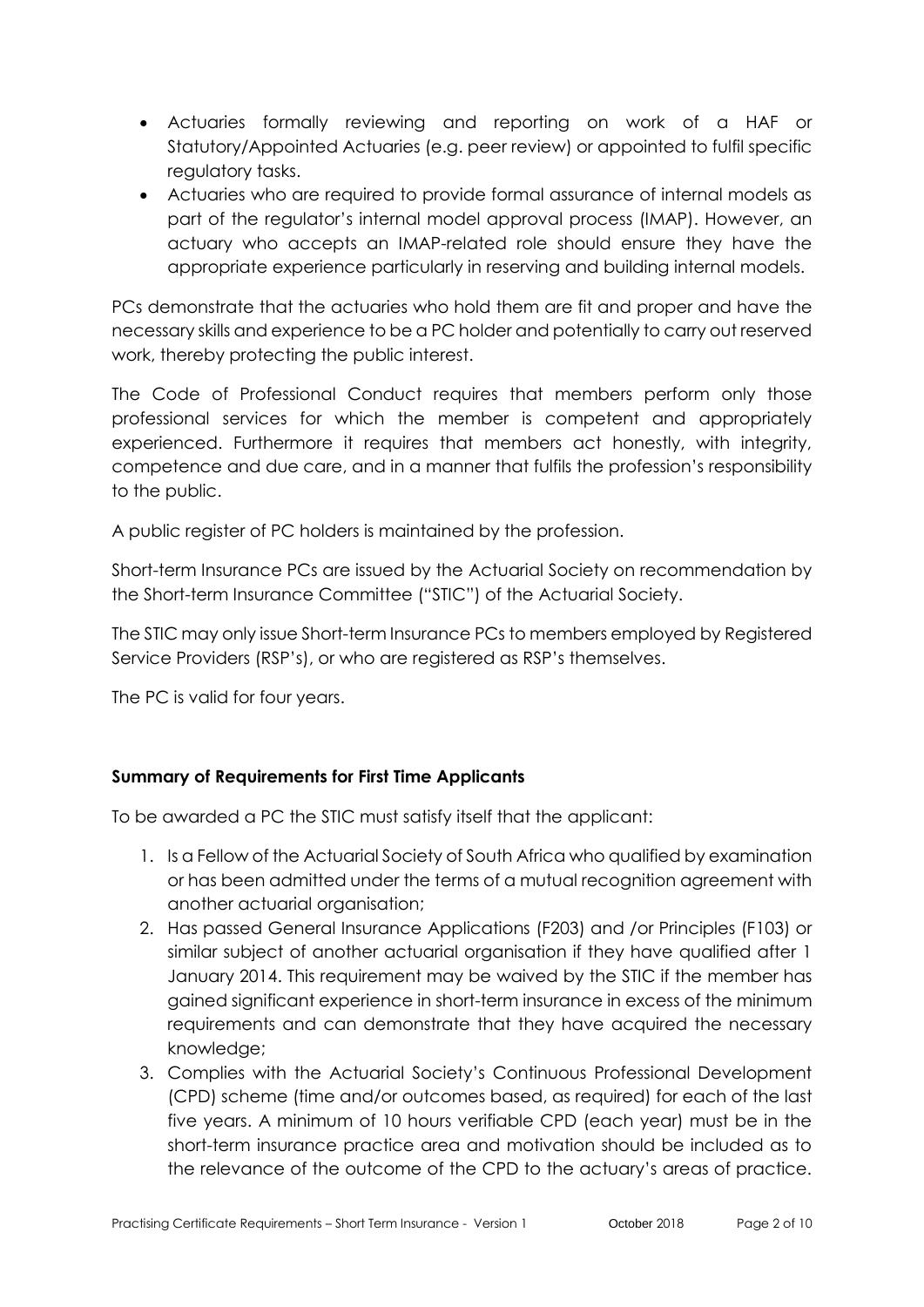CPD declarations and well as records for the last three years should be included with the application;

- 4. Has not been found guilty of unprofessional conduct;
- 5. Has not been removed by any financial services regulator as not being fit and proper to act in another approved statutory role;
- 6. Has appropriate short-term insurance experience and expertise. This would be demonstrated in part by the applicant's responses to the questions in Appendix A and also by the attestation of the member's skills and experience by another supporting PC holder (or another suitably qualified actuary) with whom the member has worked for at least 3 years. Another suitably qualified actuary is defined as a Fellow of ASSA who has a valid Short-term Insurance PC, or a Fellow of ASSA who has regularly undertaken short-term insurance actuarial work of a similar level of complexity and responsibility (preferably in a statutory context). Hereafter in this document, the term "supporting PC holder" will be used to define the supporting PC holder or another suitably qualified actuary who supports the application. If the applicant has not worked with a single supporting PC holder for a period of three years, then the attestation may be provided by more than one supporting PC holder.

If an applicant does not fully meet the experience requirements in the opinion of the STIC, a qualified certificate may be issued.

The STIC (or a subcommittee thereof) should assess the application and if it approves it, request the Actuarial Society office to issue a PC, including possible qualifications.

### **Assessing Appropriate Experience and Expertise**

The STIC assesses experience and expertise by considering:

- 1. Basic experience requirements
- 2. Responses to questions provided by the applicant
- 3. Responses to questions provided by another member of the profession and PC holder in support of the application.

To fulfil the basic experience requirements a member must have

- 1. At least five years' work experience, of which:
	- a. at least three years must be post-qualification as a fellow member of a professional actuarial body
	- b. at least three years must have been spent doing relevant short-term insurance work, working with a supporting PC holder, including assisting in producing and reviewing a breadth and depth of actuarial work related to for example, adequacy of reserves, economic capital, internal models, reinsurance arrangements, pricing, underwriting and other regulatory actuarial work, and being involved in producing or reviewing formal reports to the Board and/or regulators, etc.); and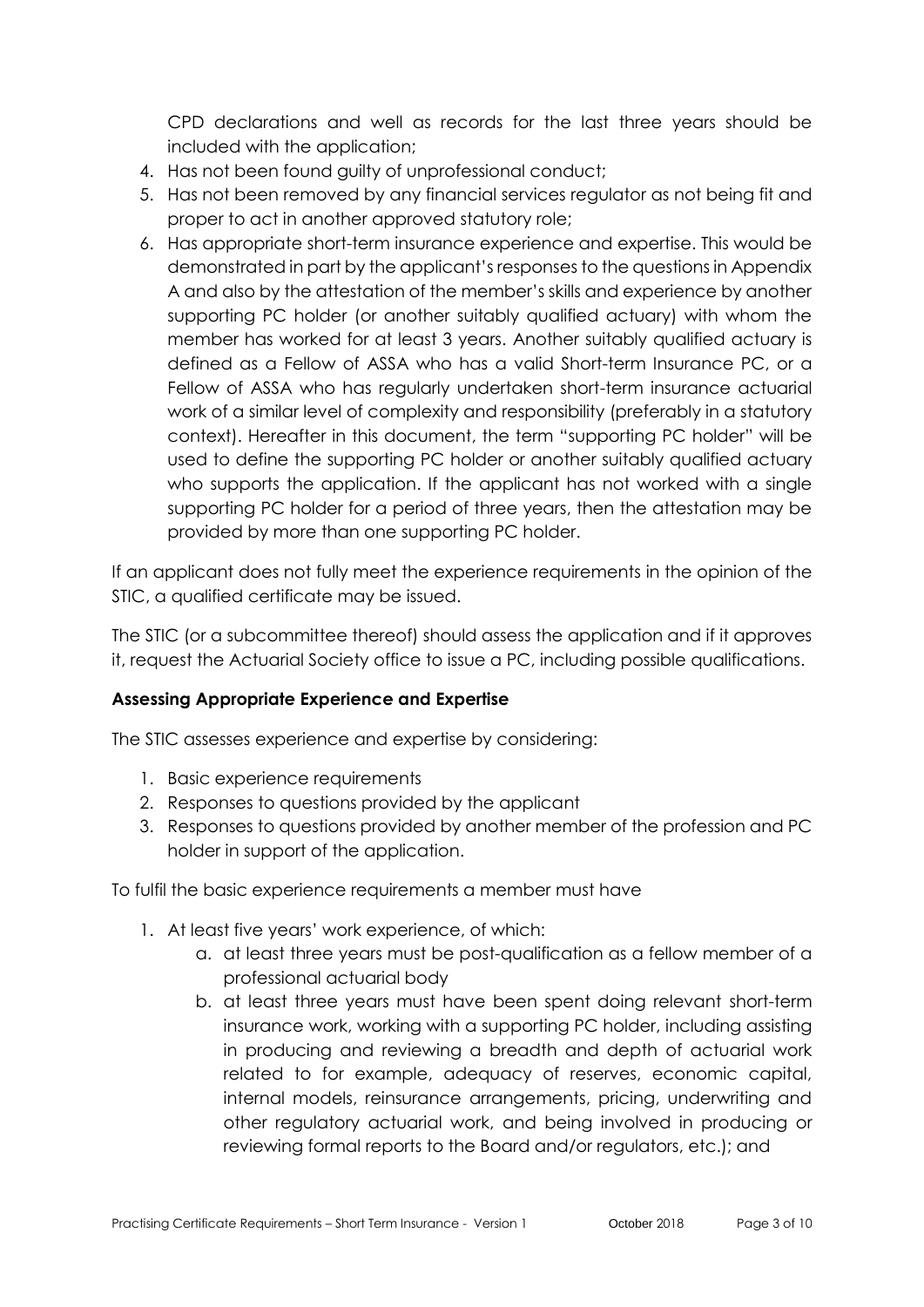- c. at least three years of the experience must fall within the last five years prior to the issue of the certificate.
- 2. The five years' work experience should include substantial work on (re)insurers registered in South Africa.

It is sometimes difficult to assess whether an applicant has appropriate experience and expertise by reviewing a written application. Consequently it is important that applicants motivate their answers accordingly. The STIC may also request further evidence in support of claims if this is deemed necessary.

The questions to which applicants are required to respond are listed in Appendix A.

Furthermore the STIC places heavy reliance on the opinions provided by another supporting PC holder with whom the applicant has worked for a period of at least three years. Members that act in this capacity are reminded that they have a professional duty to ensure that the applicants have the appropriate experience and expertise to act as HAF's before they can support their application. The supporting PC holder must attest in writing that in his or her opinion the applicant has the necessary knowledge, skills and experience to carry out the duties of a HAF for the types of business specified.

The questions to which the supporting PC holder should respond are listed in Appendix B.

# **Requirements for PC renewal**

A PC needs to be renewed when a previously issued PC reaches its expiry date and/or if the past working experience of the actuary needs to be updated (for instance if the actuary now has experience in additional types of business).

The renewal application must be submitted to the Actuarial Society at least three months before expiry of the current PC.

To renew a PC the STIC must satisfy itself that the applicant:

- 1. Is a Fellow of Actuarial Society of South Africa who qualified by examination or has been admitted under the terms of a mutual recognition agreement with another actuarial organisation;
- 2. Complies with the Actuarial Society's Continuous Professional Development (CPD) scheme (time and/or outcomes based, as required) for each of the years since the issue of the previous practising certificate. A minimum of 10 hours verifiable CPD (each year) must be in the short-term insurance practice area. Records for the last three years should be included with the application and the applicant should also demonstrate the relevance of the CPD activities to maintaining appropriate skills to practice as a HAF;
- 3. Has not been found guilty of unprofessional conduct;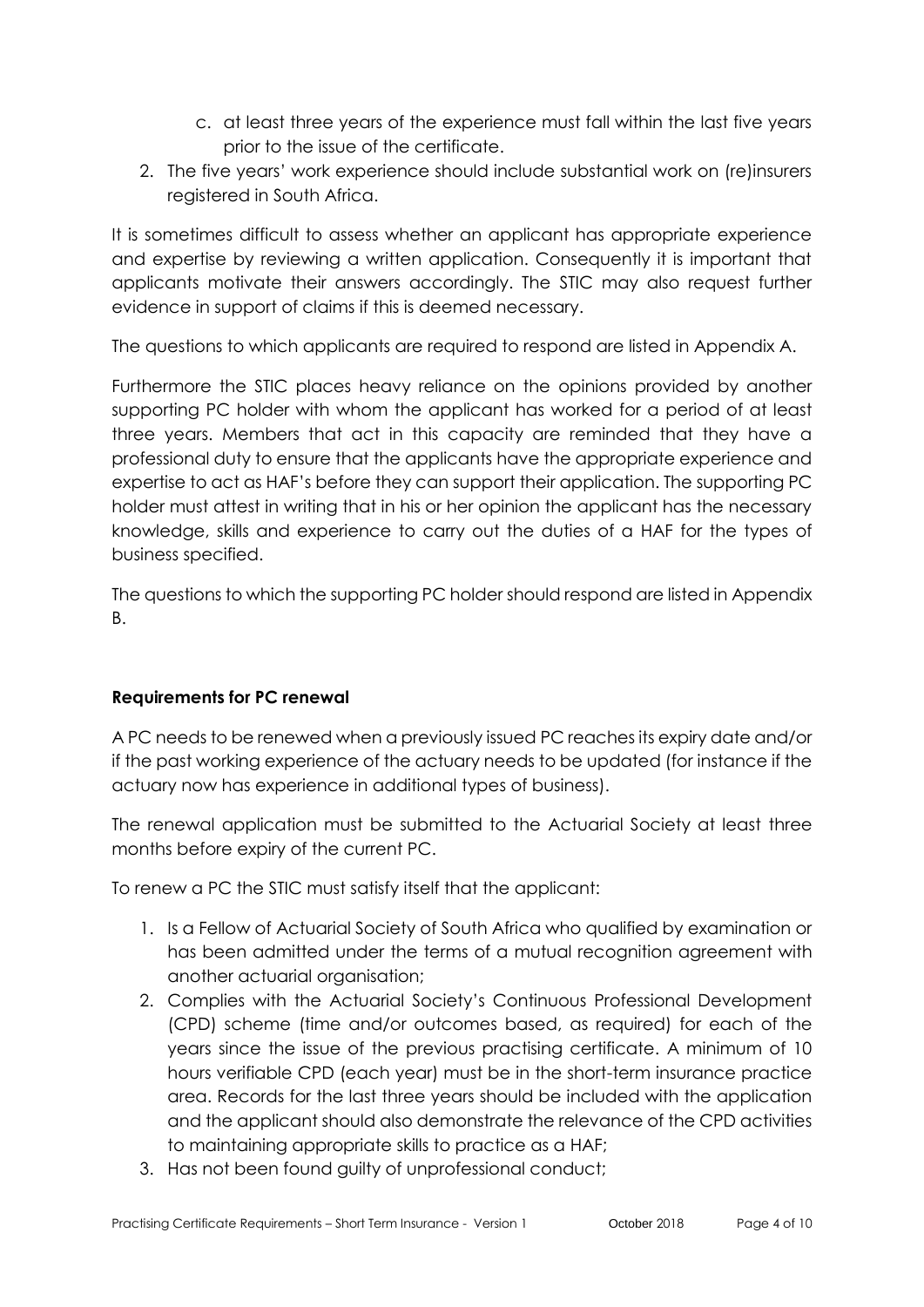- 4. Has not been removed by any financial services regulator as not being fit and proper to act in another approved statutory role;
- 5. Still has retained appropriate short-term insurance experience and expertise (as set out in Appendix A).

The applicant must demonstrate continued experience of working at the level of HAF. This requirement may be met by, for example:

- 1. Signing off statutory returns submitted to the regulator for at least one registered (re)insurer for at least two years during the previous approved period; or
- 2. Attestation in writing from a supporting PC holder, with whom the applicant has worked closely, that in his or her opinion the applicant has the necessary knowledge, skills and experience to carry out the duties of a HAF for the types of business specified; or
- 3. Other evidence that the STIC in its sole discretion may deem acceptable.

In some cases, PC holders may have continued in their role of supporting the HAF (on which reliance was placed in the original first-time application) and may therefore not have had an opportunity to sign off statutory returns. If this is true for at least three of the four preceding years, no further evidence is typically required other than a statement to this affect by the applicant. The STIC may request further information if it is deemed necessary.

If an applicant no longer fully meets the experience requirements in the opinion of the STIC, a qualified certificate may be issued.

If a qualified certificate was issued previously, the STIC (or a subcommittee thereof) should decide whether the qualification could be removed (or changed), after scrutinising the necessary evidence, on application by the applicant. If the past work experience of the actuary needs to be updated in support of an unqualified certificate, a supporting PC holder must attest in writing that in his or her opinion the applicant has the necessary knowledge, skills and experience to carry out the duties of a HAF for the additional type(s) of business.

The STIC (or a subcommittee thereof) should assess the application for renewal and if it approves it, request the Actuarial Society office to issue a PC, including possible qualifications.

# **Appeals Process**

A Fellow who has had their application (initial or renewal) for a PC turned down by the STIC has the right to take the matter to appeal.

It is hoped that the member can in the first instance find reason to accept the STIC's decision, after providing all information requested by the STIC, or provide further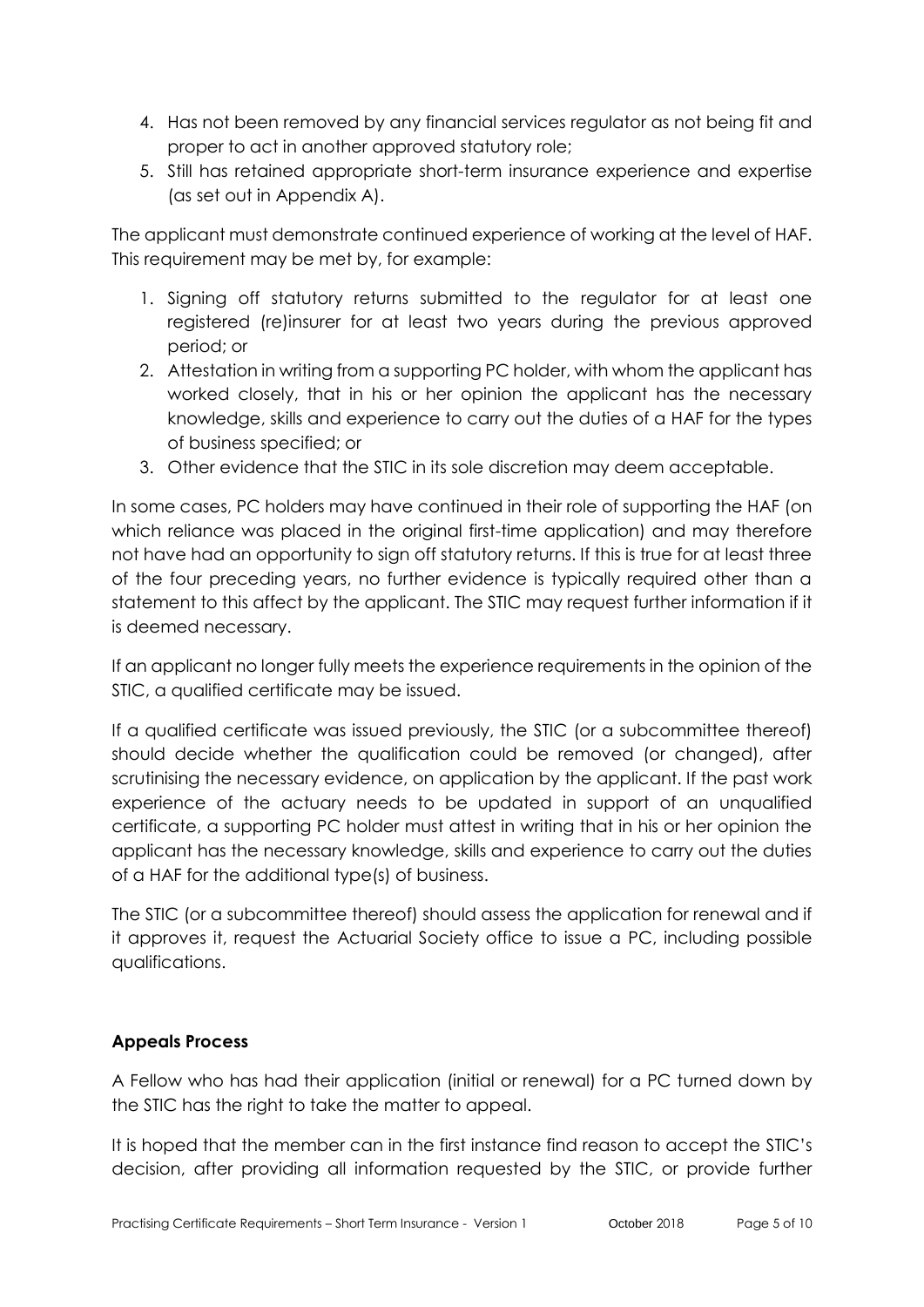evidence that enables the STIC to approve the application. The STIC will provide written reasons for the refusal of every application.

Before entering the appeals process the applicant may first wish to speak with either the Chair or the Secretary of the STIC to better understand the reasons why the application was turned down. If the applicant believes that there are grounds for appeal then he/she should contact the Chair of the Professional Matters Board in writing within 30 days from the date the application was turned down to enact the profession's appeals process. A body will be formed to hear the appeal within the terms of the PC Scheme independent of the STIC, with no overlap of membership with the STIC.

### **Changeover arrangements from Old to New PC regime**

STIC PC's issued prior to the date of this guidance will be valid in their existing form until expiry of their four -year term.

On application for renewal, the criteria per this document will be applied to determine whether a new certificate will be granted, and if so, the classification of that certificate. PC holders may apply for early renewal if required. PC holders who decide not to apply for early renewal should exercise full discretion and disclosure to ensure that their certificates are appropriate for the roles and responsibilities they assume.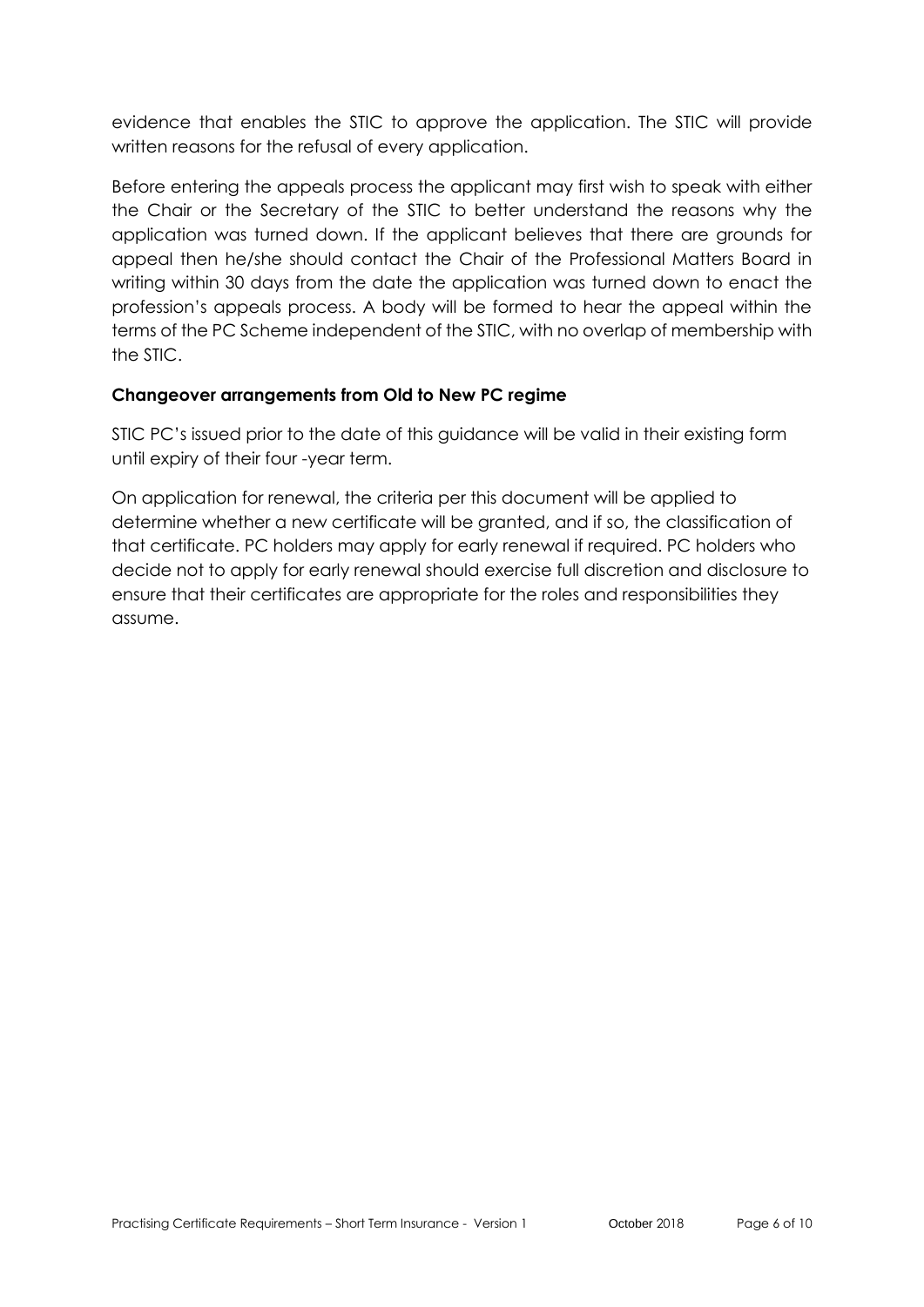# **APPENDIX A: FIRST TIME APPLICANT QUESTIONS**

#### **(The questions will also provide a guide for certificate renewals)**

Please indicate whether you have had exposure to the following sample areas of short-term insurance work (either taking responsibility for producing the work or reviewing other actuaries' work) and describe the work you have done in support of your answer, in order to provide insight into your ability to fulfil the requirements of a HAF as set out in the various prudential) and financial soundness standards issued by the regulator (GOI 3 in particular):

#### Section A: Technical

The list of technical areas below is non-exhaustive and is no particular order.

- 1. Calculating or reviewing technical provisions
- 2. Calculating or reviewing the Solvency Capital Requirement using the standardised formula
- 3. Building or reviewing an internal economic model
- 4. Assessing the financial position of an insurer and advising on dividends
- 5. Developing, implementing or reviewing risk policies related to underwriting, asset liability management or reinsurance.
- 6. Determining or reviewing appropriate reinsurance and risk transfer arrangements
- 7. Deriving the actuarial-related elements of the Own Risk and Solvency Assessment, such as economic capital requirements, the forward-looking projections of the economic and regulatory financial soundness positions, the stress-sensitivity- and scenario testing and assumed management actions
- 8. Advising on or implementing an appropriate pricing and underwriting basis and methodology for short-term insurance contracts, including data collection and governance
- 9. assessing the financial soundness of an (re) insurer at a specific date and in the foreseeable future
- 10. Determining and implementing the appropriate bases and methodologies for valuing the assets and technical liabilities and related risk margins
- 11. Determining appropriate reinsurance and risk transfer arrangements to achieve the strategic capital adequacy, earnings volatility and other objectives
- 12. Reporting on the results of your work or the work of other actuaries to technical audiences, non-technical audiences and senior management (including the Board, Audit, Risk, Actuarial and similar committees)

Short-term Insurance actuaries are involved in many aspects of the underlying business. The applicant should demonstrate on the application form that they have gained recent experience in a number of these relevant areas.

The STIC is looking for breadth/variety of experience in the application of advice in the relevant technical areas as well as depth of technical knowledge, including breadth in types/classes/volumes of (re)insurance business covered.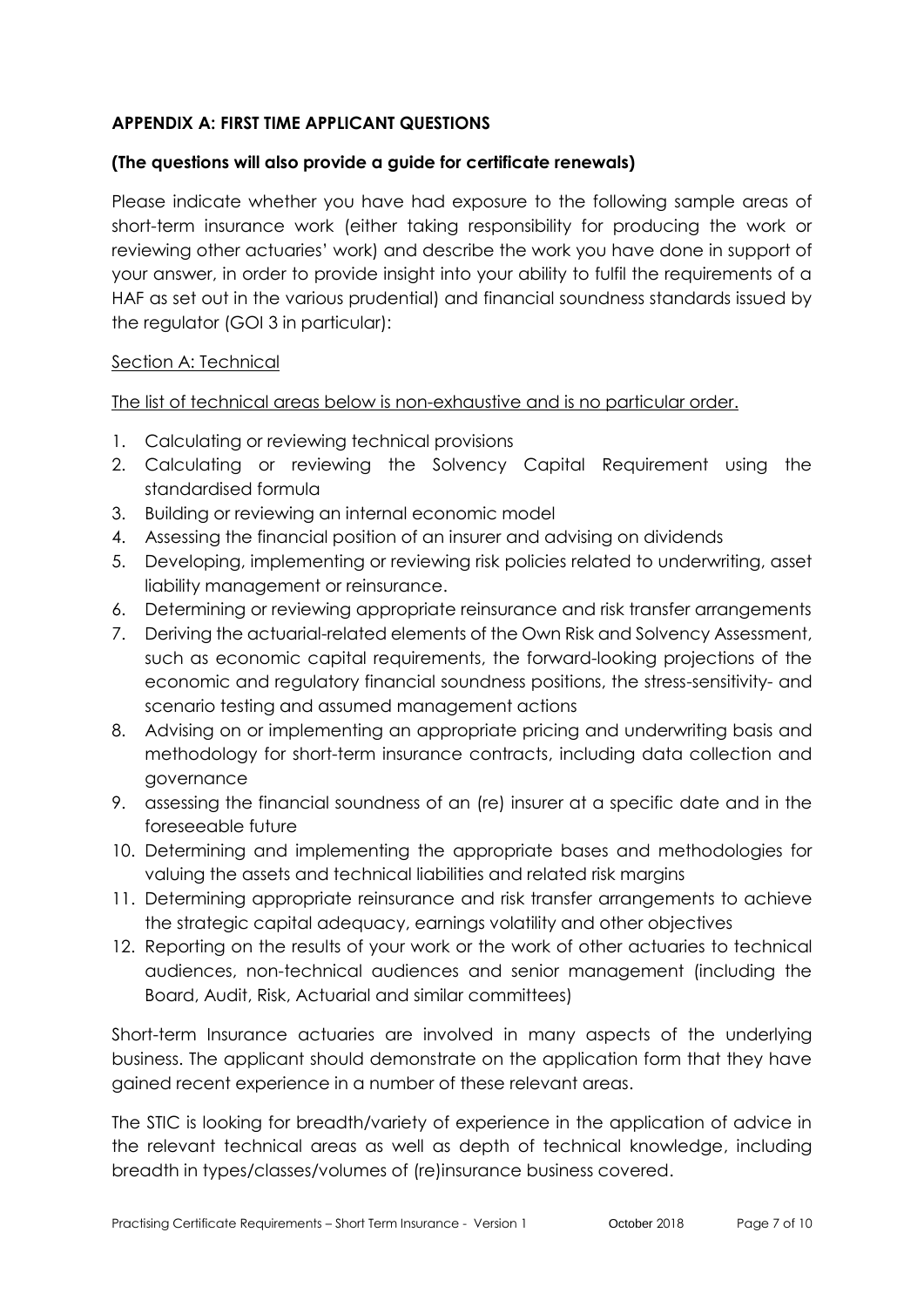# Section B: Advice, Oversight & Assurance

Apart from assessing the technical skills and experience, the STIC is also concerned with the actuary's experience in advising the most senior stakeholders of an (re)insurer and providing them with the levels of assurance expected of an actuary in regulatory and advisory capacities. These include (but are not limited to) the following capacities:

- 1. Analysing the risks to which a short-term insurer is exposed and advising on the measurement, management and mitigation of such risks, including designing policies and procedures to address those risks in Underwriting and Pricing, Liquidity, Credit and Counterparty, Asset Liability Matching, Investment Management and other core insurance processes, including the risk related to actuarial models
- 2. Advising on the fair treatment of policyholders and compliance with regulatory conduct requirements, specifically in relation to product pricing, underwriting and product design
- 3. Oversight over the relevant components of the Own Risk and Solvency Assessment and the preparation of the resulting report, including seeking approval by the board and sign-off for submission to the regulator
- 4. Analysing the asset liability management requirements and advising on investment policy
- 5. Advising the senior management, board and regulators on the nature, need, relevance, significance and, application of the outcome, of work undertaken by the internal actuarial function, or external actuaries, including the HAF.
- 6. Setting standards for, and providing oversight over, internal actuarial practice and providing related assurance to the management, board and regulators.

# Section C: Personal Responsibility

The STIC is also concerned with level of personal responsibility taken by the actuary. Thus, it is important to include on the application form:

- 1. descriptions of the role(s) the applicant undertook (for example overseeing the whole actuarial valuation of insurance liabilities and producing the Board report versus undertaking the calculation of a component to feed into an overall report vs undertaking a review of the work)
- 2. the exact personal responsibilities of the role(s) undertaken, especially to outline the work for which the applicant was directly and personally responsible (including the communication thereof), e.g. where the actuary was solely responsible, a joint or co-signatory, or where the actuary was primarily responsible, or where the actuary supported another actuary
- 3. any regulatory/statutory role undertaken and/or direct interaction with regulators
- 4. the level of seniority of the forums to which the actuary reported, e.g. senior management forums, board of directors and board committees, regulators, other statutory bodies and whether the actuary personally presented the work or merely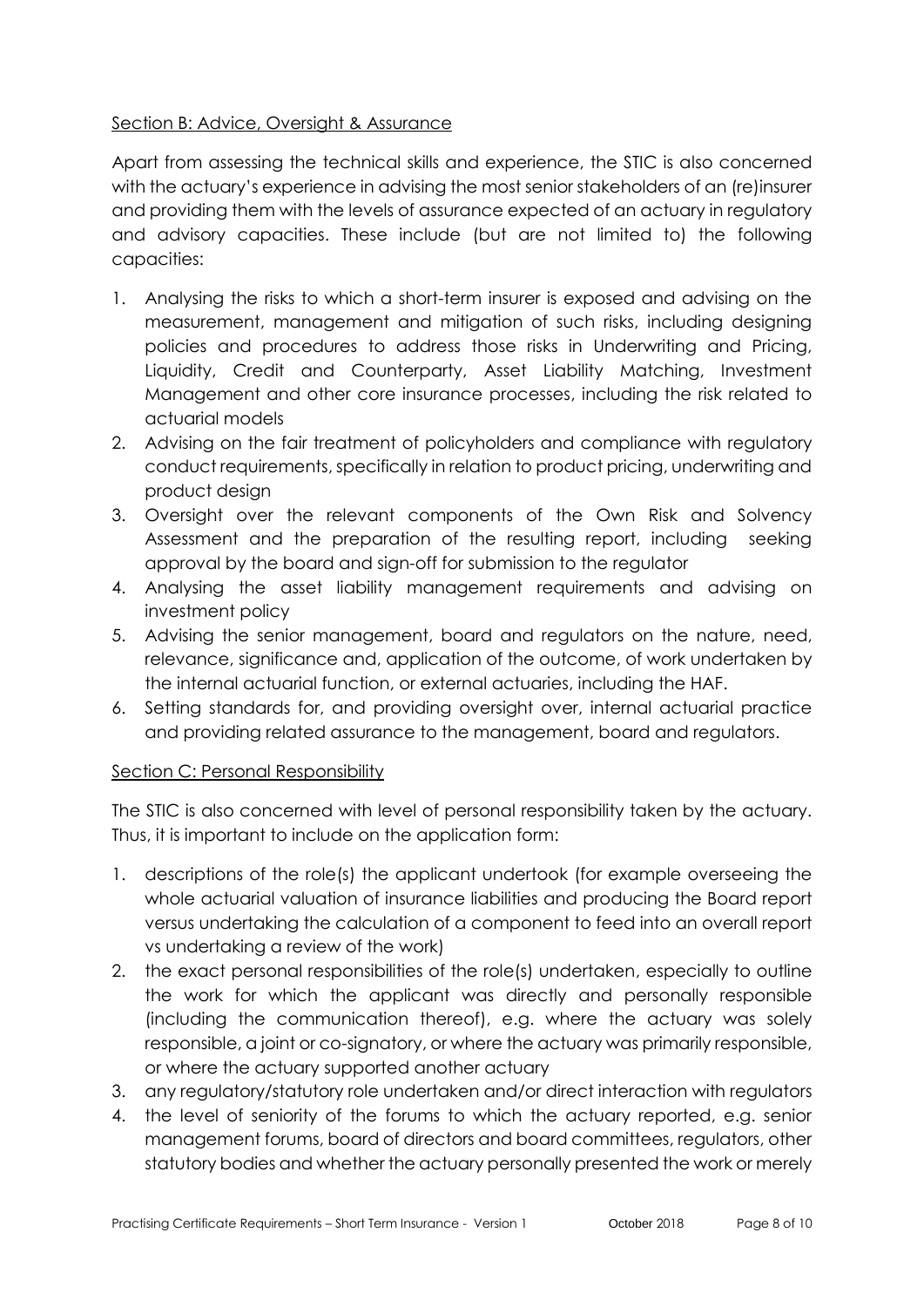provided a report tabled without the actuary present, or presented by another person.

Experience can be provided as an actuary internal to the company/its short-term business or as an external consultant.

## **Additional requirements**

In addition to the responses above all applicants are required to certify that:

- 1. They have the necessary knowledge, skills and experience to carry out the professional duties required of a HAF.
- 2. They have read and understand the Code of Professional Conduct.
- 3. They have read and understand the Actuarial Society of South Africa advisory practice notes and standards of actuarial practice relating to short-term insurance.
- 4. They are fully aware of the obligations and duties of a HAF
- 5. They are employed by a Registered Service Provider (RSP), or are registered as an RSP themselves.
- 6. They have sufficient time and resources to act in the reserved roles for which the PC will be used.
- 7. They have read and understand the applicable regulatory requirements such as the Short-term Insurance Act, Insurance Act, other relevant acts, regulations, prudential (financial soundness and governance) standards and regulatory directives.